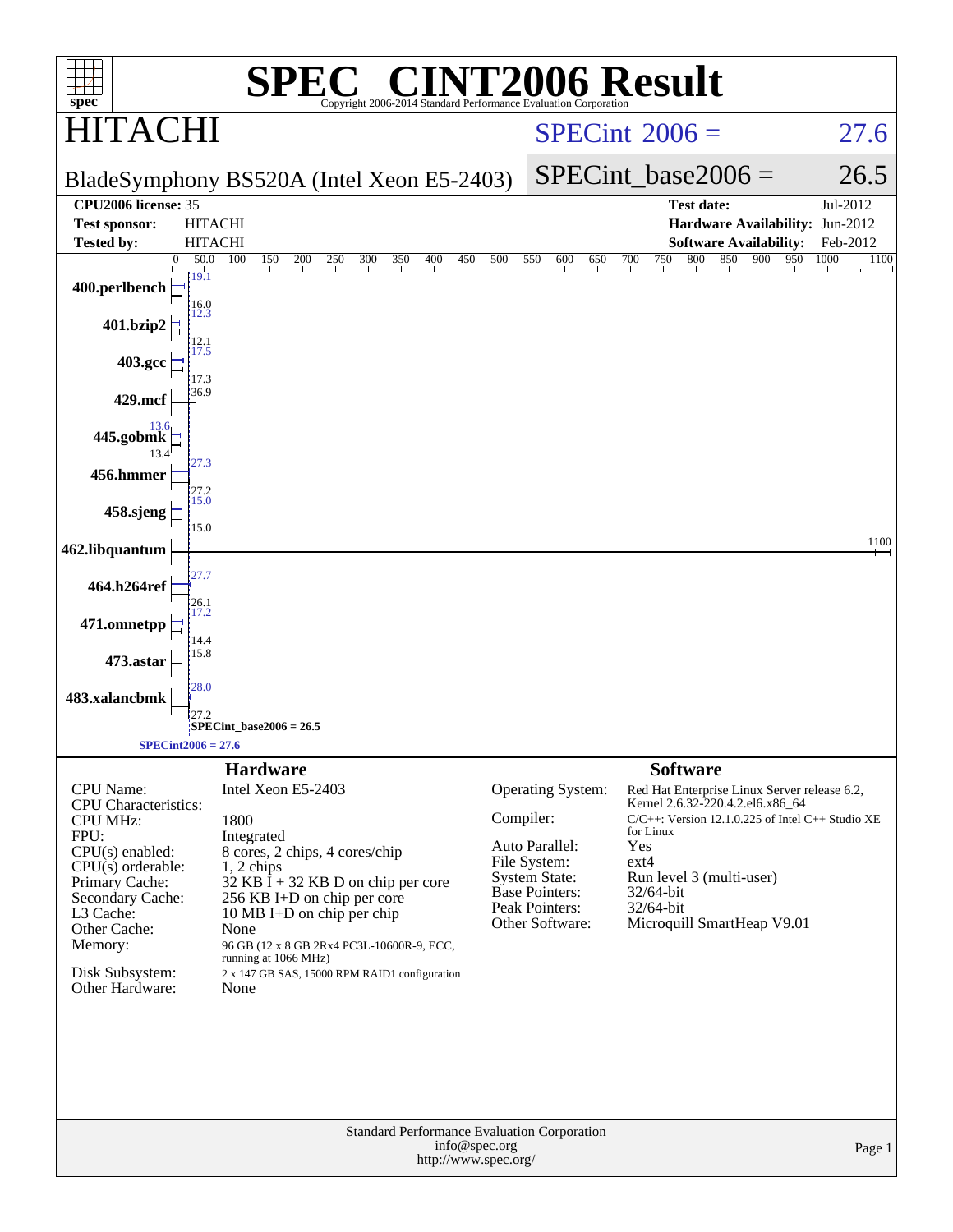

# ITACHI

## $SPECint2006 = 27.6$  $SPECint2006 = 27.6$

BladeSymphony BS520A (Intel Xeon E5-2403)

SPECint base2006 =  $26.5$ 

#### **[CPU2006 license:](http://www.spec.org/auto/cpu2006/Docs/result-fields.html#CPU2006license)** 35 **[Test date:](http://www.spec.org/auto/cpu2006/Docs/result-fields.html#Testdate)** Jul-2012

**[Test sponsor:](http://www.spec.org/auto/cpu2006/Docs/result-fields.html#Testsponsor)** HITACHI **[Hardware Availability:](http://www.spec.org/auto/cpu2006/Docs/result-fields.html#HardwareAvailability)** Jun-2012 **[Tested by:](http://www.spec.org/auto/cpu2006/Docs/result-fields.html#Testedby)** HITACHI **[Software Availability:](http://www.spec.org/auto/cpu2006/Docs/result-fields.html#SoftwareAvailability)** Feb-2012

#### **[Results Table](http://www.spec.org/auto/cpu2006/Docs/result-fields.html#ResultsTable)**

|                                     | <b>Base</b>    |              |                |             |                |             | <b>Peak</b>    |              |                |              |                |              |
|-------------------------------------|----------------|--------------|----------------|-------------|----------------|-------------|----------------|--------------|----------------|--------------|----------------|--------------|
| <b>Benchmark</b>                    | <b>Seconds</b> | <b>Ratio</b> | <b>Seconds</b> | Ratio       | <b>Seconds</b> | Ratio       | <b>Seconds</b> | <b>Ratio</b> | <b>Seconds</b> | <b>Ratio</b> | <b>Seconds</b> | <b>Ratio</b> |
| 400.perlbench                       | 611            | 16.0         | 610            | 16.0        | 612            | 16.0        | 510            | 19.1         | 511            | 19.1         | 512            | 19.1         |
| 401.bzip2                           | 799            | 12.1         | 799            | 12.1        | 799            | 12.1        | 786            | 12.3         | 786            | 12.3         | 786            | 12.3         |
| $403.\mathrm{gcc}$                  | 464            | 17.3         | 464            | 17.3        | 464            | 17.4        | 468            | 17.2         | 460            | 17.5         | 460            | 17.5         |
| $429$ .mcf                          | 249            | 36.6         | 247            | 36.9        | 247            | <u>36.9</u> | 249            | 36.6         | 247            | 36.9         | 247            | 36.9         |
| $445$ .gobmk                        | 781            | 13.4         | 781            | <u>13.4</u> | 780            | 13.4        | 772            | 13.6         | 773            | 13.6         | 772            | 13.6         |
| $456.$ hmmer                        | 343            | 27.2         | 343            | 27.2        | 345            | 27.1        | 341            | 27.3         | 341            | 27.3         | 341            | 27.3         |
| $458$ .sjeng                        | 807            | 15.0         | 807            | 15.0        | 807            | <u>15.0</u> | 805            | 15.0         | 806            | 15.0         | 805            | 15.0         |
| 462.libquantum                      | 18.9           | 1100         | 18.9           | 1100        | 19.3           | 1070        | 18.9           | 1100         | 18.9           | <b>1100</b>  | 19.3           | 1070         |
| 464.h264ref                         | 858            | 25.8         | 847            | 26.1        | 846            | 26.1        | 785            | 28.2         | 800            | 27.7         | 801            | 27.6         |
| 471.omnetpp                         | 434            | 14.4         | 434            | 14.4        | 434            | 14.4        | 362            | 17.2         | 364            | 17.2         | 362            | 17.2         |
| $473$ . astar                       | 441            | 15.9         | 443            | 15.8        | 445            | 15.8        | 441            | 15.9         | 443            | <u>15.8</u>  | 445            | 15.8         |
| 483.xalancbmk                       | 254            | 27.2         | 254            | 27.2        | 253            | 27.2        | 247            | 28.0         | 247            | 28.0         | 247            | 27.9         |
| $\mathbf{r}$<br>1.1<br>$\mathbf{1}$ |                |              |                |             |                |             |                |              |                |              |                |              |

Results appear in the [order in which they were run.](http://www.spec.org/auto/cpu2006/Docs/result-fields.html#RunOrder) Bold underlined text [indicates a median measurement.](http://www.spec.org/auto/cpu2006/Docs/result-fields.html#Median)

#### **[Operating System Notes](http://www.spec.org/auto/cpu2006/Docs/result-fields.html#OperatingSystemNotes)**

Stack size set to unlimited using "ulimit -s unlimited"

#### **[Platform Notes](http://www.spec.org/auto/cpu2006/Docs/result-fields.html#PlatformNotes)**

 Sysinfo program /home/cpu2006/config/sysinfo.rev6800 \$Rev: 6800 \$ \$Date:: 2011-10-11 #\$ 6f2ebdff5032aaa42e583f96b07f99d3 running on localhost.localdomain Thu Jul 5 09:14:52 2012

 This section contains SUT (System Under Test) info as seen by some common utilities. To remove or add to this section, see: <http://www.spec.org/cpu2006/Docs/config.html#sysinfo>

 From /proc/cpuinfo model name : Intel(R) Xeon(R) CPU E5-2403 0 @ 1.80GHz 2 "physical id"s (chips) 8 "processors" cores, siblings (Caution: counting these is hw and system dependent. The following excerpts from /proc/cpuinfo might not be reliable. Use with caution.) cpu cores : 4 siblings : 4 physical 0: cores 0 1 2 3 physical 1: cores 0 1 2 3 cache size : 10240 KB From /proc/meminfo<br>MemTotal: 99046424 kB Continued on next page

> Standard Performance Evaluation Corporation [info@spec.org](mailto:info@spec.org) <http://www.spec.org/>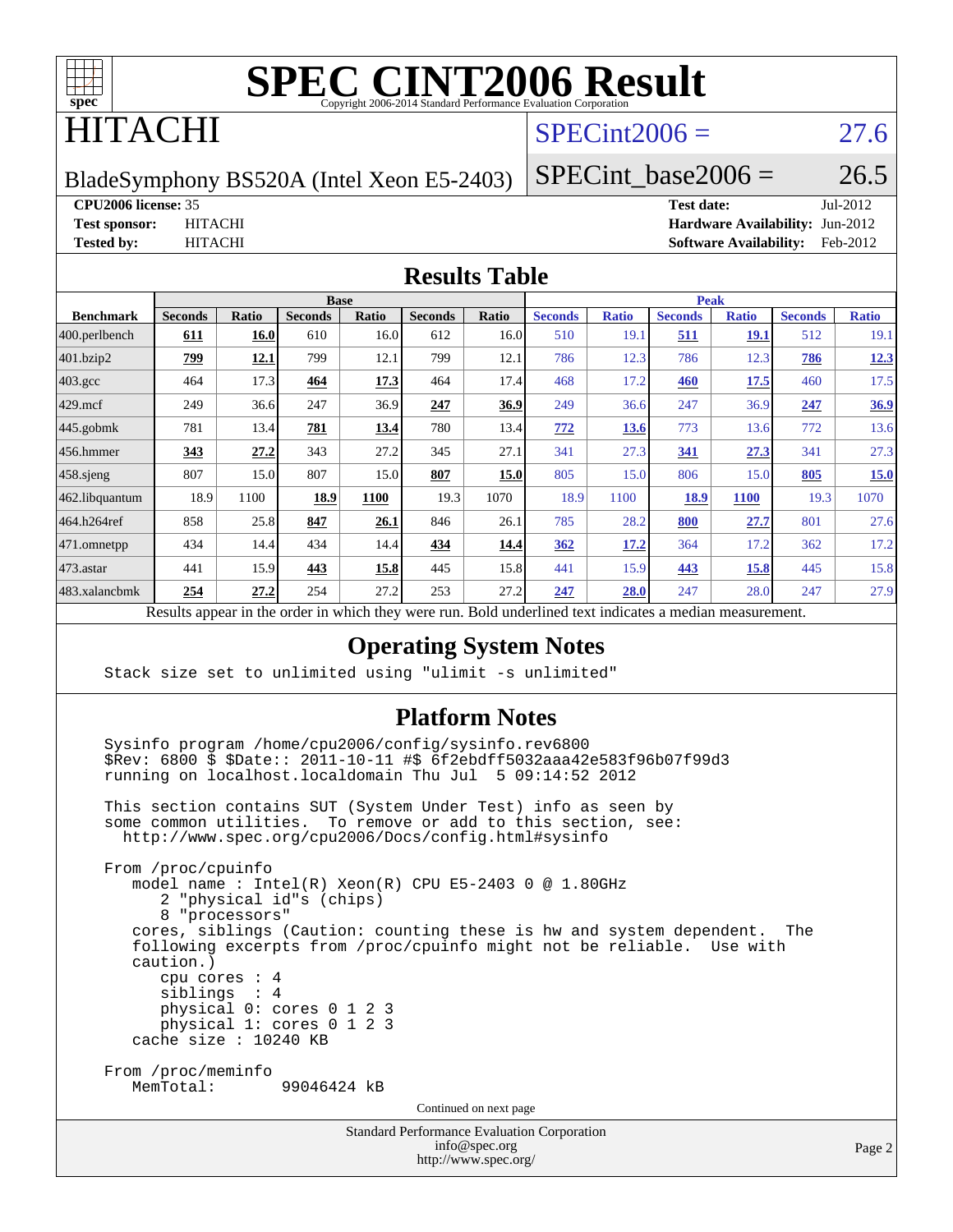| <b>SPEC CINT2006 Result</b><br>$spec^*$<br>Copyright 2006-2014 Standard Performance Evaluation Corporation |                                                                                   |              |  |  |                                   |                                        |          |  |  |  |
|------------------------------------------------------------------------------------------------------------|-----------------------------------------------------------------------------------|--------------|--|--|-----------------------------------|----------------------------------------|----------|--|--|--|
| <b>HITACHI</b>                                                                                             |                                                                                   |              |  |  | $SPECint2006 =$                   |                                        | 27.6     |  |  |  |
|                                                                                                            | BladeSymphony BS520A (Intel Xeon E5-2403)                                         |              |  |  |                                   | SPECint base2006 $=$                   | 26.5     |  |  |  |
| <b>CPU2006 license: 35</b>                                                                                 |                                                                                   |              |  |  |                                   | <b>Test date:</b>                      | Jul-2012 |  |  |  |
| <b>Test sponsor:</b>                                                                                       | <b>HITACHI</b>                                                                    |              |  |  |                                   | <b>Hardware Availability: Jun-2012</b> |          |  |  |  |
| <b>Tested by:</b>                                                                                          | <b>HITACHI</b>                                                                    |              |  |  |                                   | <b>Software Availability:</b>          | Feb-2012 |  |  |  |
|                                                                                                            |                                                                                   |              |  |  | <b>Platform Notes (Continued)</b> |                                        |          |  |  |  |
|                                                                                                            | HugePages Total:<br>Hugepagesize:                                                 | 0<br>2048 kB |  |  |                                   |                                        |          |  |  |  |
|                                                                                                            | /usr/bin/lsb release -d<br>Red Hat Enterprise Linux Server release 6.2 (Santiago) |              |  |  |                                   |                                        |          |  |  |  |

 redhat-release: Red Hat Enterprise Linux Server release 6.2 (Santiago) system-release: Red Hat Enterprise Linux Server release 6.2 (Santiago) system-release-cpe: cpe:/o:redhat:enterprise\_linux:6server:ga:server

Linux localhost.localdomain 2.6.32-220.4.2.el6.x86\_64 #1 SMP Mon Feb 6

Environment variables set by runspec before the start of the run: KMP\_AFFINITY = "granularity=fine,scatter" LD\_LIBRARY\_PATH = "/home/cpu2006/libs/32:/home/cpu2006/libs/64"

**[General Notes](http://www.spec.org/auto/cpu2006/Docs/result-fields.html#GeneralNotes)**

 Binaries compiled on a system with 1x Core i7-860 CPU + 8GB memory using RHEL5.5 Transparent Huge Pages enabled with: echo always > /sys/kernel/mm/redhat\_transparent\_hugepage/enabled

16:39:28 EST 2012 x86\_64 x86\_64 x86\_64 GNU/Linux

HITACHI BladeSymphony BS520A and HITACHI Compute Blade 520A are electronically equivalent. The results have been measured on a HITACHI BladeSymphony BS520A.

### **[Base Compiler Invocation](http://www.spec.org/auto/cpu2006/Docs/result-fields.html#BaseCompilerInvocation)**

[C benchmarks](http://www.spec.org/auto/cpu2006/Docs/result-fields.html#Cbenchmarks): [icc -m64](http://www.spec.org/cpu2006/results/res2012q3/cpu2006-20120828-24367.flags.html#user_CCbase_intel_icc_64bit_f346026e86af2a669e726fe758c88044)

uname -a:

run-level 3 Jul 5 09:01

OMP\_NUM\_THREADS = "8"

From /etc/\*release\* /etc/\*version\*

(End of data from sysinfo program)

[C++ benchmarks:](http://www.spec.org/auto/cpu2006/Docs/result-fields.html#CXXbenchmarks) [icpc -m64](http://www.spec.org/cpu2006/results/res2012q3/cpu2006-20120828-24367.flags.html#user_CXXbase_intel_icpc_64bit_fc66a5337ce925472a5c54ad6a0de310)

### **[Base Portability Flags](http://www.spec.org/auto/cpu2006/Docs/result-fields.html#BasePortabilityFlags)**

 400.perlbench: [-DSPEC\\_CPU\\_LP64](http://www.spec.org/cpu2006/results/res2012q3/cpu2006-20120828-24367.flags.html#b400.perlbench_basePORTABILITY_DSPEC_CPU_LP64) [-DSPEC\\_CPU\\_LINUX\\_X64](http://www.spec.org/cpu2006/results/res2012q3/cpu2006-20120828-24367.flags.html#b400.perlbench_baseCPORTABILITY_DSPEC_CPU_LINUX_X64) 401.bzip2: [-DSPEC\\_CPU\\_LP64](http://www.spec.org/cpu2006/results/res2012q3/cpu2006-20120828-24367.flags.html#suite_basePORTABILITY401_bzip2_DSPEC_CPU_LP64)

Continued on next page

Standard Performance Evaluation Corporation [info@spec.org](mailto:info@spec.org) <http://www.spec.org/>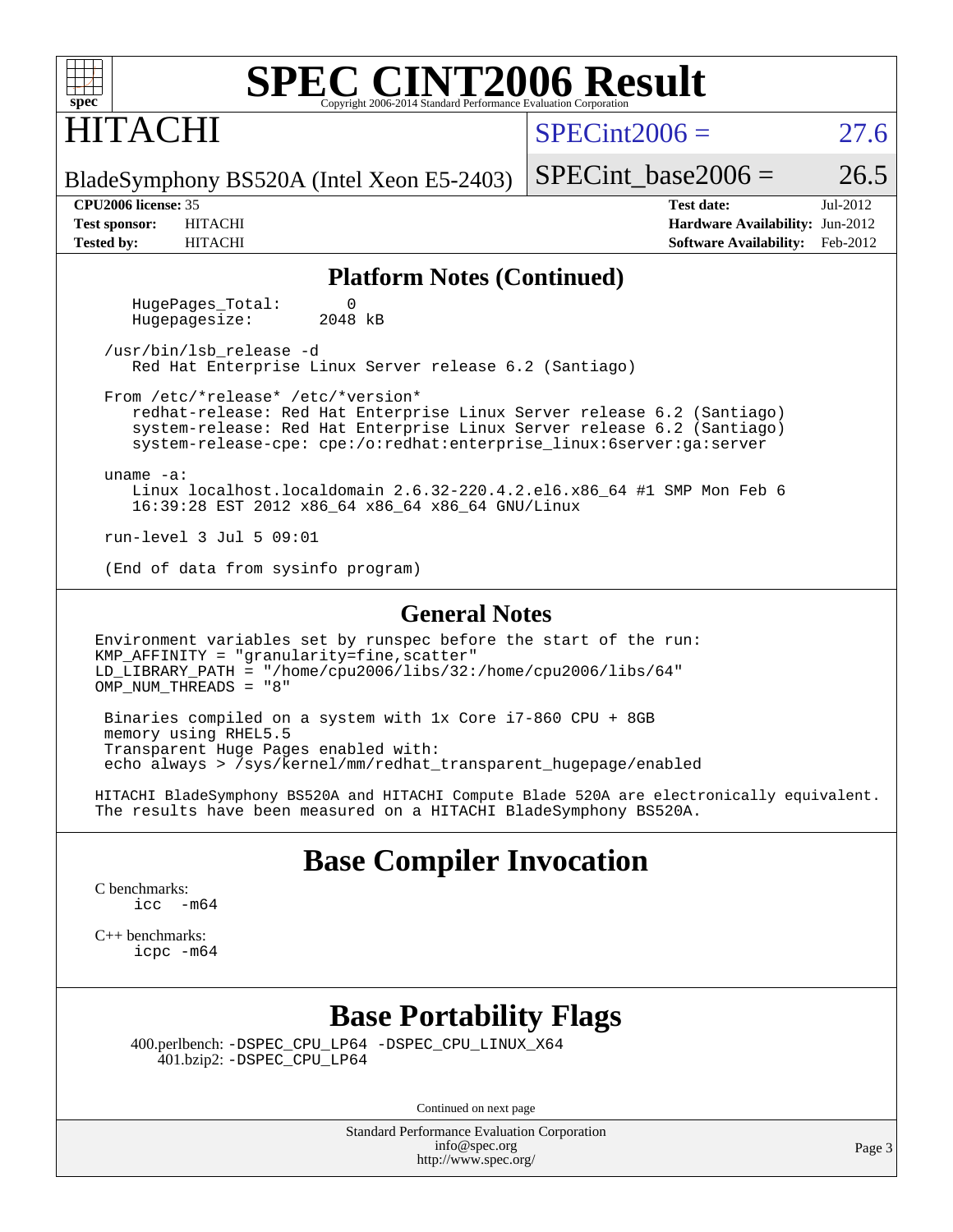

**ITACHI** 

 $SPECint2006 = 27.6$  $SPECint2006 = 27.6$ 

BladeSymphony BS520A (Intel Xeon E5-2403)

SPECint base2006 =  $26.5$ 

**[CPU2006 license:](http://www.spec.org/auto/cpu2006/Docs/result-fields.html#CPU2006license)** 35 **[Test date:](http://www.spec.org/auto/cpu2006/Docs/result-fields.html#Testdate)** Jul-2012 **[Test sponsor:](http://www.spec.org/auto/cpu2006/Docs/result-fields.html#Testsponsor)** HITACHI **[Hardware Availability:](http://www.spec.org/auto/cpu2006/Docs/result-fields.html#HardwareAvailability)** Jun-2012 **[Tested by:](http://www.spec.org/auto/cpu2006/Docs/result-fields.html#Testedby)** HITACHI **[Software Availability:](http://www.spec.org/auto/cpu2006/Docs/result-fields.html#SoftwareAvailability)** Feb-2012

# **[Base Portability Flags \(Continued\)](http://www.spec.org/auto/cpu2006/Docs/result-fields.html#BasePortabilityFlags)**

 403.gcc: [-DSPEC\\_CPU\\_LP64](http://www.spec.org/cpu2006/results/res2012q3/cpu2006-20120828-24367.flags.html#suite_basePORTABILITY403_gcc_DSPEC_CPU_LP64) 429.mcf: [-DSPEC\\_CPU\\_LP64](http://www.spec.org/cpu2006/results/res2012q3/cpu2006-20120828-24367.flags.html#suite_basePORTABILITY429_mcf_DSPEC_CPU_LP64) 445.gobmk: [-DSPEC\\_CPU\\_LP64](http://www.spec.org/cpu2006/results/res2012q3/cpu2006-20120828-24367.flags.html#suite_basePORTABILITY445_gobmk_DSPEC_CPU_LP64) 456.hmmer: [-DSPEC\\_CPU\\_LP64](http://www.spec.org/cpu2006/results/res2012q3/cpu2006-20120828-24367.flags.html#suite_basePORTABILITY456_hmmer_DSPEC_CPU_LP64) 458.sjeng: [-DSPEC\\_CPU\\_LP64](http://www.spec.org/cpu2006/results/res2012q3/cpu2006-20120828-24367.flags.html#suite_basePORTABILITY458_sjeng_DSPEC_CPU_LP64) 462.libquantum: [-DSPEC\\_CPU\\_LP64](http://www.spec.org/cpu2006/results/res2012q3/cpu2006-20120828-24367.flags.html#suite_basePORTABILITY462_libquantum_DSPEC_CPU_LP64) [-DSPEC\\_CPU\\_LINUX](http://www.spec.org/cpu2006/results/res2012q3/cpu2006-20120828-24367.flags.html#b462.libquantum_baseCPORTABILITY_DSPEC_CPU_LINUX) 464.h264ref: [-DSPEC\\_CPU\\_LP64](http://www.spec.org/cpu2006/results/res2012q3/cpu2006-20120828-24367.flags.html#suite_basePORTABILITY464_h264ref_DSPEC_CPU_LP64) 471.omnetpp: [-DSPEC\\_CPU\\_LP64](http://www.spec.org/cpu2006/results/res2012q3/cpu2006-20120828-24367.flags.html#suite_basePORTABILITY471_omnetpp_DSPEC_CPU_LP64) 473.astar: [-DSPEC\\_CPU\\_LP64](http://www.spec.org/cpu2006/results/res2012q3/cpu2006-20120828-24367.flags.html#suite_basePORTABILITY473_astar_DSPEC_CPU_LP64) 483.xalancbmk: [-DSPEC\\_CPU\\_LP64](http://www.spec.org/cpu2006/results/res2012q3/cpu2006-20120828-24367.flags.html#suite_basePORTABILITY483_xalancbmk_DSPEC_CPU_LP64) [-DSPEC\\_CPU\\_LINUX](http://www.spec.org/cpu2006/results/res2012q3/cpu2006-20120828-24367.flags.html#b483.xalancbmk_baseCXXPORTABILITY_DSPEC_CPU_LINUX)

### **[Base Optimization Flags](http://www.spec.org/auto/cpu2006/Docs/result-fields.html#BaseOptimizationFlags)**

[C benchmarks](http://www.spec.org/auto/cpu2006/Docs/result-fields.html#Cbenchmarks): [-xAVX](http://www.spec.org/cpu2006/results/res2012q3/cpu2006-20120828-24367.flags.html#user_CCbase_f-xAVX) [-ipo](http://www.spec.org/cpu2006/results/res2012q3/cpu2006-20120828-24367.flags.html#user_CCbase_f-ipo) [-O3](http://www.spec.org/cpu2006/results/res2012q3/cpu2006-20120828-24367.flags.html#user_CCbase_f-O3) [-no-prec-div](http://www.spec.org/cpu2006/results/res2012q3/cpu2006-20120828-24367.flags.html#user_CCbase_f-no-prec-div) [-parallel](http://www.spec.org/cpu2006/results/res2012q3/cpu2006-20120828-24367.flags.html#user_CCbase_f-parallel) [-opt-prefetch](http://www.spec.org/cpu2006/results/res2012q3/cpu2006-20120828-24367.flags.html#user_CCbase_f-opt-prefetch) [-auto-p32](http://www.spec.org/cpu2006/results/res2012q3/cpu2006-20120828-24367.flags.html#user_CCbase_f-auto-p32)

[C++ benchmarks:](http://www.spec.org/auto/cpu2006/Docs/result-fields.html#CXXbenchmarks) [-xAVX](http://www.spec.org/cpu2006/results/res2012q3/cpu2006-20120828-24367.flags.html#user_CXXbase_f-xAVX) [-ipo](http://www.spec.org/cpu2006/results/res2012q3/cpu2006-20120828-24367.flags.html#user_CXXbase_f-ipo) [-O3](http://www.spec.org/cpu2006/results/res2012q3/cpu2006-20120828-24367.flags.html#user_CXXbase_f-O3) [-no-prec-div](http://www.spec.org/cpu2006/results/res2012q3/cpu2006-20120828-24367.flags.html#user_CXXbase_f-no-prec-div) [-opt-prefetch](http://www.spec.org/cpu2006/results/res2012q3/cpu2006-20120828-24367.flags.html#user_CXXbase_f-opt-prefetch) [-auto-p32](http://www.spec.org/cpu2006/results/res2012q3/cpu2006-20120828-24367.flags.html#user_CXXbase_f-auto-p32) [-Wl,-z,muldefs](http://www.spec.org/cpu2006/results/res2012q3/cpu2006-20120828-24367.flags.html#user_CXXbase_link_force_multiple1_74079c344b956b9658436fd1b6dd3a8a) [-L/smartheap -lsmartheap64](http://www.spec.org/cpu2006/results/res2012q3/cpu2006-20120828-24367.flags.html#user_CXXbase_SmartHeap64_5e654037dadeae1fe403ab4b4466e60b)

## **[Base Other Flags](http://www.spec.org/auto/cpu2006/Docs/result-fields.html#BaseOtherFlags)**

[C benchmarks](http://www.spec.org/auto/cpu2006/Docs/result-fields.html#Cbenchmarks):

403.gcc: [-Dalloca=\\_alloca](http://www.spec.org/cpu2006/results/res2012q3/cpu2006-20120828-24367.flags.html#b403.gcc_baseEXTRA_CFLAGS_Dalloca_be3056838c12de2578596ca5467af7f3)

# **[Peak Compiler Invocation](http://www.spec.org/auto/cpu2006/Docs/result-fields.html#PeakCompilerInvocation)**

[C benchmarks \(except as noted below\)](http://www.spec.org/auto/cpu2006/Docs/result-fields.html#Cbenchmarksexceptasnotedbelow): [icc -m64](http://www.spec.org/cpu2006/results/res2012q3/cpu2006-20120828-24367.flags.html#user_CCpeak_intel_icc_64bit_f346026e86af2a669e726fe758c88044)

400.perlbench: [icc -m32](http://www.spec.org/cpu2006/results/res2012q3/cpu2006-20120828-24367.flags.html#user_peakCCLD400_perlbench_intel_icc_a6a621f8d50482236b970c6ac5f55f93)

445.gobmk: [icc -m32](http://www.spec.org/cpu2006/results/res2012q3/cpu2006-20120828-24367.flags.html#user_peakCCLD445_gobmk_intel_icc_a6a621f8d50482236b970c6ac5f55f93)

464.h264ref: [icc -m32](http://www.spec.org/cpu2006/results/res2012q3/cpu2006-20120828-24367.flags.html#user_peakCCLD464_h264ref_intel_icc_a6a621f8d50482236b970c6ac5f55f93)

[C++ benchmarks \(except as noted below\):](http://www.spec.org/auto/cpu2006/Docs/result-fields.html#CXXbenchmarksexceptasnotedbelow) [icpc -m32](http://www.spec.org/cpu2006/results/res2012q3/cpu2006-20120828-24367.flags.html#user_CXXpeak_intel_icpc_4e5a5ef1a53fd332b3c49e69c3330699)

473.astar: [icpc -m64](http://www.spec.org/cpu2006/results/res2012q3/cpu2006-20120828-24367.flags.html#user_peakCXXLD473_astar_intel_icpc_64bit_fc66a5337ce925472a5c54ad6a0de310)

Standard Performance Evaluation Corporation [info@spec.org](mailto:info@spec.org) <http://www.spec.org/>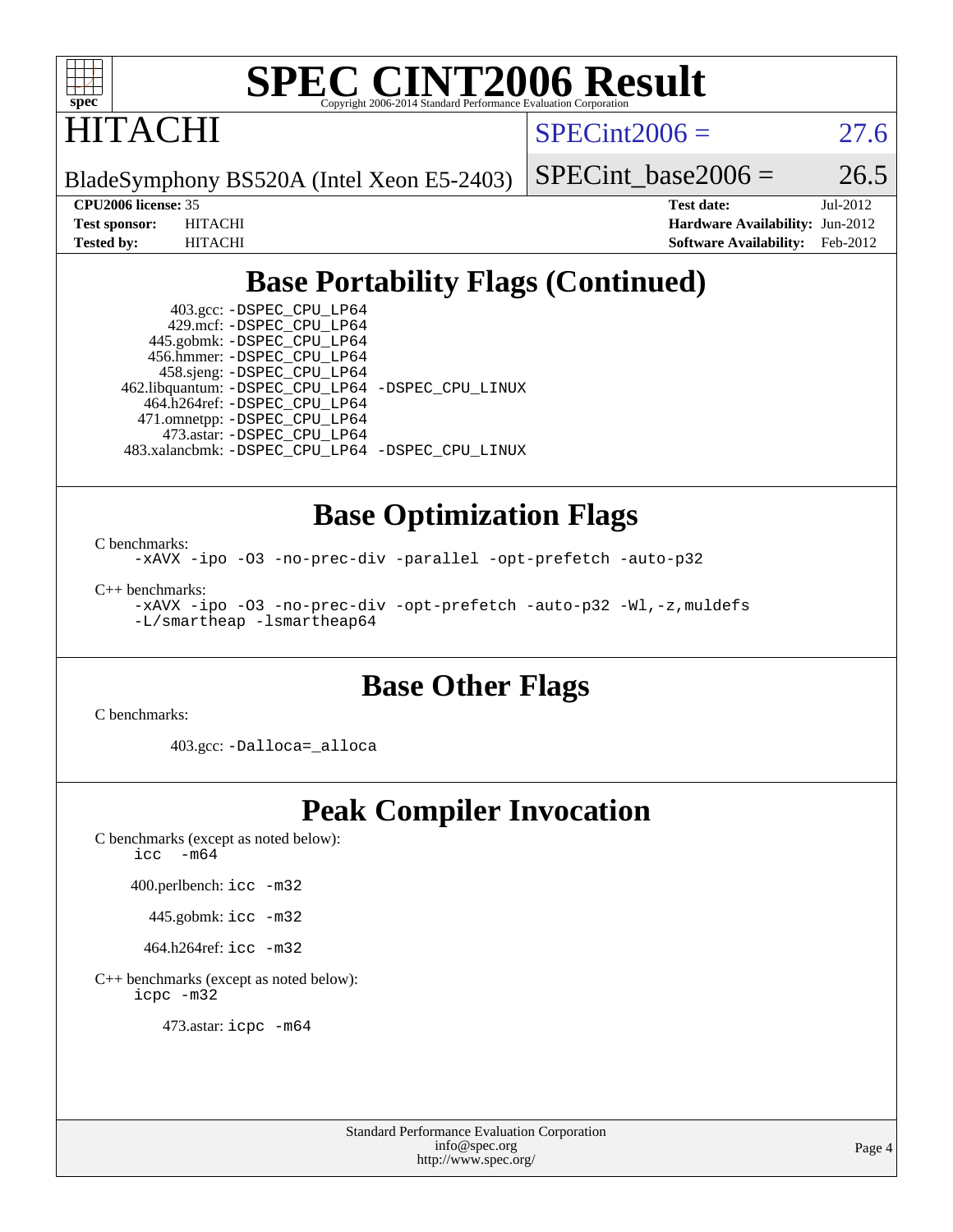

# ITACHI

 $SPECint2006 = 27.6$  $SPECint2006 = 27.6$ 

BladeSymphony BS520A (Intel Xeon E5-2403)

SPECint base2006 =  $26.5$ 

**[CPU2006 license:](http://www.spec.org/auto/cpu2006/Docs/result-fields.html#CPU2006license)** 35 **[Test date:](http://www.spec.org/auto/cpu2006/Docs/result-fields.html#Testdate)** Jul-2012 **[Test sponsor:](http://www.spec.org/auto/cpu2006/Docs/result-fields.html#Testsponsor)** HITACHI **[Hardware Availability:](http://www.spec.org/auto/cpu2006/Docs/result-fields.html#HardwareAvailability)** Jun-2012 **[Tested by:](http://www.spec.org/auto/cpu2006/Docs/result-fields.html#Testedby)** HITACHI **[Software Availability:](http://www.spec.org/auto/cpu2006/Docs/result-fields.html#SoftwareAvailability)** Feb-2012

### **[Peak Portability Flags](http://www.spec.org/auto/cpu2006/Docs/result-fields.html#PeakPortabilityFlags)**

 400.perlbench: [-DSPEC\\_CPU\\_LINUX\\_IA32](http://www.spec.org/cpu2006/results/res2012q3/cpu2006-20120828-24367.flags.html#b400.perlbench_peakCPORTABILITY_DSPEC_CPU_LINUX_IA32) 401.bzip2: [-DSPEC\\_CPU\\_LP64](http://www.spec.org/cpu2006/results/res2012q3/cpu2006-20120828-24367.flags.html#suite_peakPORTABILITY401_bzip2_DSPEC_CPU_LP64) 403.gcc: [-DSPEC\\_CPU\\_LP64](http://www.spec.org/cpu2006/results/res2012q3/cpu2006-20120828-24367.flags.html#suite_peakPORTABILITY403_gcc_DSPEC_CPU_LP64) 429.mcf: [-DSPEC\\_CPU\\_LP64](http://www.spec.org/cpu2006/results/res2012q3/cpu2006-20120828-24367.flags.html#suite_peakPORTABILITY429_mcf_DSPEC_CPU_LP64) 456.hmmer: [-DSPEC\\_CPU\\_LP64](http://www.spec.org/cpu2006/results/res2012q3/cpu2006-20120828-24367.flags.html#suite_peakPORTABILITY456_hmmer_DSPEC_CPU_LP64) 458.sjeng: [-DSPEC\\_CPU\\_LP64](http://www.spec.org/cpu2006/results/res2012q3/cpu2006-20120828-24367.flags.html#suite_peakPORTABILITY458_sjeng_DSPEC_CPU_LP64) 462.libquantum: [-DSPEC\\_CPU\\_LP64](http://www.spec.org/cpu2006/results/res2012q3/cpu2006-20120828-24367.flags.html#suite_peakPORTABILITY462_libquantum_DSPEC_CPU_LP64) [-DSPEC\\_CPU\\_LINUX](http://www.spec.org/cpu2006/results/res2012q3/cpu2006-20120828-24367.flags.html#b462.libquantum_peakCPORTABILITY_DSPEC_CPU_LINUX) 473.astar: [-DSPEC\\_CPU\\_LP64](http://www.spec.org/cpu2006/results/res2012q3/cpu2006-20120828-24367.flags.html#suite_peakPORTABILITY473_astar_DSPEC_CPU_LP64) 483.xalancbmk: [-DSPEC\\_CPU\\_LINUX](http://www.spec.org/cpu2006/results/res2012q3/cpu2006-20120828-24367.flags.html#b483.xalancbmk_peakCXXPORTABILITY_DSPEC_CPU_LINUX)

# **[Peak Optimization Flags](http://www.spec.org/auto/cpu2006/Docs/result-fields.html#PeakOptimizationFlags)**

[C benchmarks](http://www.spec.org/auto/cpu2006/Docs/result-fields.html#Cbenchmarks):

```
Standard Performance Evaluation Corporation
                                          info@spec.org
     400.perlbench: -xAVX(pass 2) -prof-gen(pass 1) -ipo(pass 2) -O3(pass 2)
                -no-prec-div(pass 2) -prof-use(pass 2) -opt-prefetch
                -ansi-alias
        401.bzip2: -xAVX(pass 2) -prof-gen(pass 1) -ipo(pass 2) -O3(pass 2)
                -no-prec-div -prof-use(pass 2) -auto-ilp32 -opt-prefetch
                -ansi-alias
          403.gcc: -xAVX -ipo -O3 -no-prec-div -inline-calloc
                -opt-malloc-options=3 -auto-ilp32
         429.mcf: basepeak = yes
       445.gobmk: -xAVX(pass 2) -prof-gen(pass 1) -prof-use(pass 2)
                -ansi-alias
       456.hmmer: -xAVX -ipo -O3 -no-prec-div -unroll2 -auto-ilp32
                -ansi-alias
         458.sjeng: -xAVX(pass 2) -prof-gen(pass 1) -ipo(pass 2) -O3(pass 2)
                -no-prec-div(pass 2) -prof-use(pass 2) -unroll4
    462.libquantum: basepeak = yes
       464.h264ref: -xAVX(pass 2) -prof-gen(pass 1) -ipo(pass 2) -O3(pass 2)
                -no-prec-div(pass 2) -prof-use(pass 2) -unroll2
                -ansi-alias
C++ benchmarks: 
      471.omnetpp: -xAVX(pass 2) -prof-gen(pass 1) -ipo(pass 2) -O3(pass 2)
                -no-prec-div(pass 2) -prof-use(pass 2)
                -opt-ra-region-strategy=block -ansi-alias
                -Wl,-z,muldefs -L/smartheap -lsmartheap
                                        Continued on next page
```
<http://www.spec.org/>